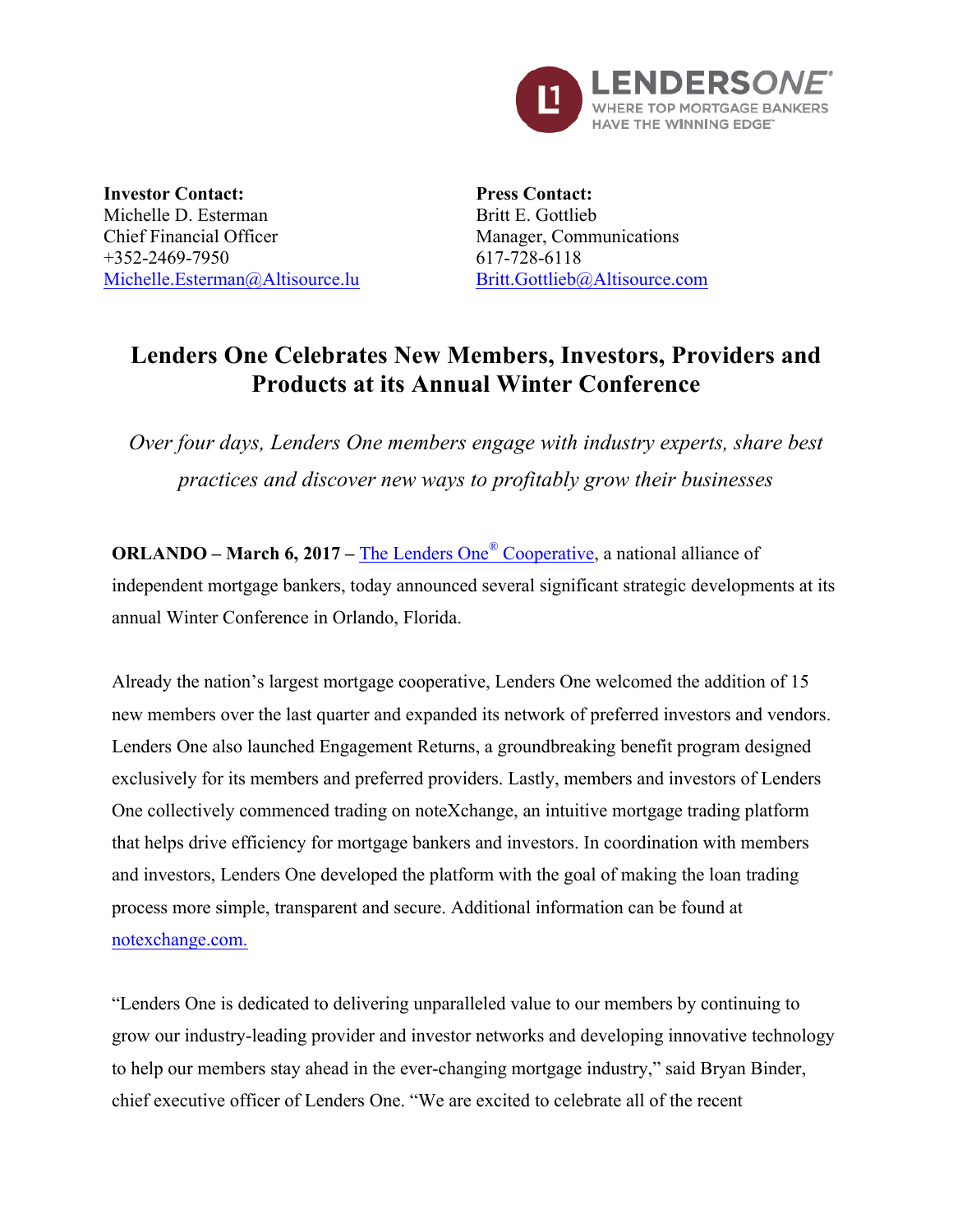

achievements with our members this week in Orlando, especially the rollouts of Engagement Returns and noteXchange."

Two new notable preferred secondary providers on the Lenders One platform are:

- **American Financial Resources (AFR)** is a nationwide residential mortgage company with an outstanding reputation and is celebrating 20 years in business in 2017. The company has funded over \$3.5 billion in the past year alone. Offering a full suite of conventional and government loans, AFR has a niche focus on renovation lending. AFR was ranked #1 in 203K TPO sponsored originations in 2016. AFR offers a diverse and flexible partnership, cutting-edge technology solutions as well as a dedicated support team to Lenders One members.
- § **Mid America Mortgage, Inc.** is one of the nation's first investors to purchase e-closed and e-note loans and brings their innovation to the Lenders One platform. Mid America provides Lenders One members with e-closing and e-notes for conventional and government loans.

Two new notable preferred national program providers on the Lenders One platform include:

- § **SocialSurvey** helps lenders gather feedback through an automated survey system. The company integrates with most point-of-sale systems to send surveys based on completed transaction, allowing clients to set it and forget it. SocialSurvey helps members gain insights and feedback through surveys to manage the company's online reputation.
- § **Verizon Wireless** helps businesses move forward through mobility. Cooperative members have access to custom pricing and discounts, a dedicated corporate support team, valuable and customizable business solutions and resources, and access to the most reliable 4G LTE network. Verizon offers Lenders One members discounts on enterprise and personal packages.

## **About Lenders One® Cooperative**

Lenders One (LendersOne.com) was established in 2000 as a national alliance of independent mortgage bankers, correspondent lenders and suppliers of mortgage products and services. Participants on the Lenders One platform originated approximately \$300 billion of mortgages